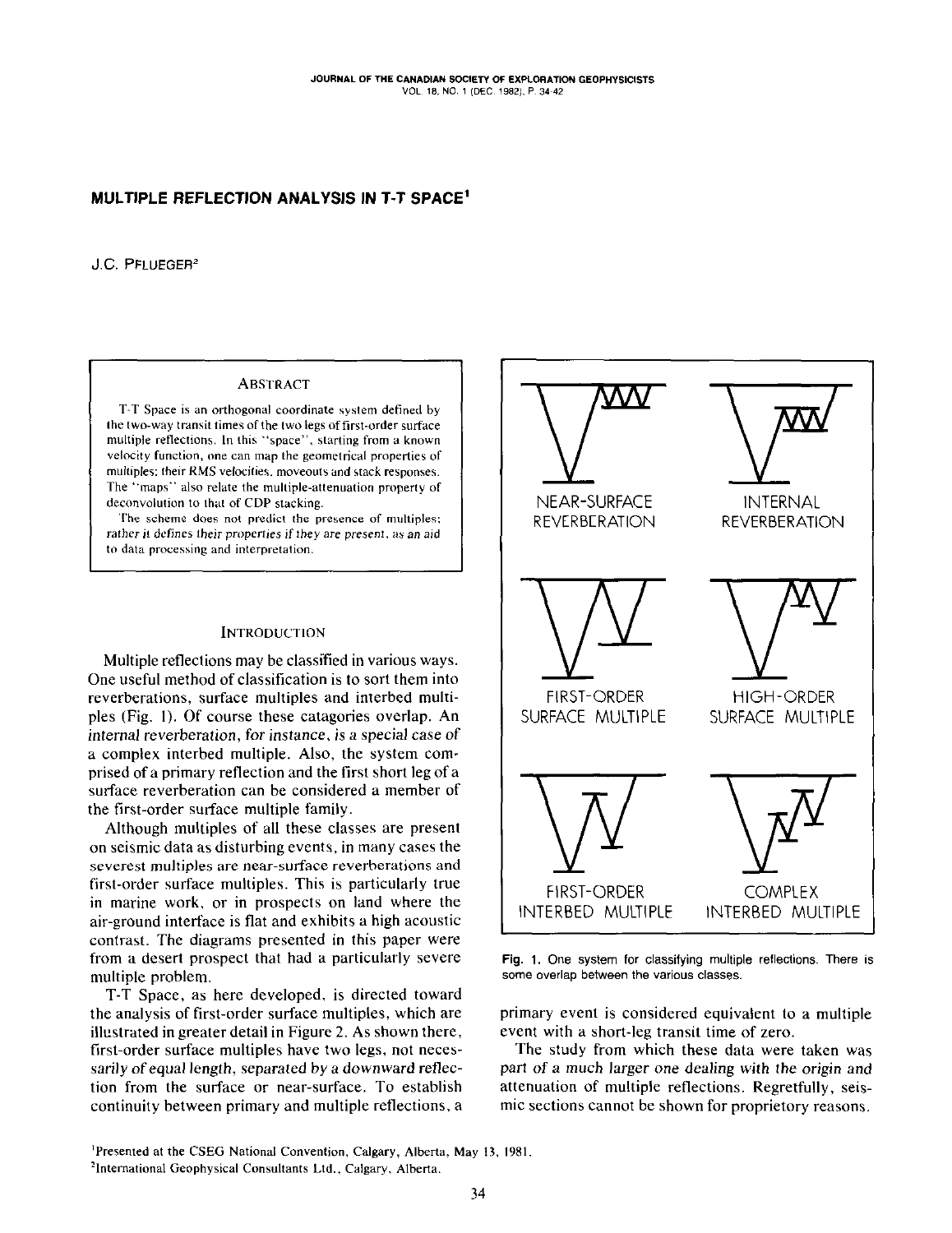

Fig. 2. First-order Surface Multiples. The equation defines their apparent RMS velocities.

# GEOMETRY OF T-T SPACE

A coordinate system is set up, as illustrated in Figure 3, with the two-way travel time of the first leg of the multiple  $(T_1)$  as the vertical axis, and the two-way travel time of the second leg  $(T_2)$  as the horizontal axis. Various single-valued functions can be contoured in this plane. Only an octant of the plane need be shown, as  $T_1$  and  $T_2$  are always positive, and functions are symmetrical about the  $T_1 = T_2$  line.

Along the line  $T_1 = T_2$ , the two legs of a multiple are the same length; that is, the two upward reflections arise from the same interface. Primary reflections lie along the vertical axis  $(T_2 = 0)$ . These are the two extremes of a continuous range of events which range from primary reflections to multiples with equal legs. Most multiples will have unequal legs and will lie in the body of the plane between the two extremes.

Lines drawn up and to the right at  $45^{\circ}$  from the primary axis represent lines of constant arrival time. Stated another way, a primary event arriving at one second will arrive coincidentally with any multiple for which the transit times for the two legs add up to one second. This obvious property of T-T Space serves as the basis for its utility.

#### PARAMETER MAPPING

Figure 4 shows the basic parameter which may be mapped in T-T Space, multiple-reflection RMS velocities.

The function on the left is from a well survey. In this well, a high-velocity carbonate layer was encountered at about 0.4 s, underlain by softer carbonates of lower velocity, forming an interval velocity inversion. The resultant RMS velocity is almost constant between 0.5 and 1.2 s. By using this velocity and the Dix equation, the RMS velocities of all possible first-order surface multiples were calculated by varying  $T_1$  and  $T_2$  independently.  $V_{T1}$  is the primary velocity function evaluated at a record time of  $T_1$ , while  $V_{T_2}$  is the same velocity function evaluated at  $T_2$ . In computing  $V_{MULT}$ ,  $T_1$  and  $T_2$  were varied in even increments; in this case, IO ms. The resultant RMS velocity values were then posted at their appropriate positions in T-T Space and the field contoured. On the primary (vertical) axis, the contour values agree with the original velocity function.

In the case illustrated in Figure 4, a primary event of significance occurred at one second. From the diagram, at this arrival time, one can see that the multiple velocity decreases from the primary velocity of 10,680 ft/s to a minimum value of 10,040 ft/s, when  $T_1 = 0.7$  s and  $T_2 = 0.3$  s, then increases to 10,450 ft/s when the two legs are equal.

These extremes define the permissible range of firstorder multiple velocities at this arrival time. The multiples may be present or not; no predictive value can be applied to the plot.

Figure 5 carries the analysis a further step. By knowing the effective spread length, the total moveout to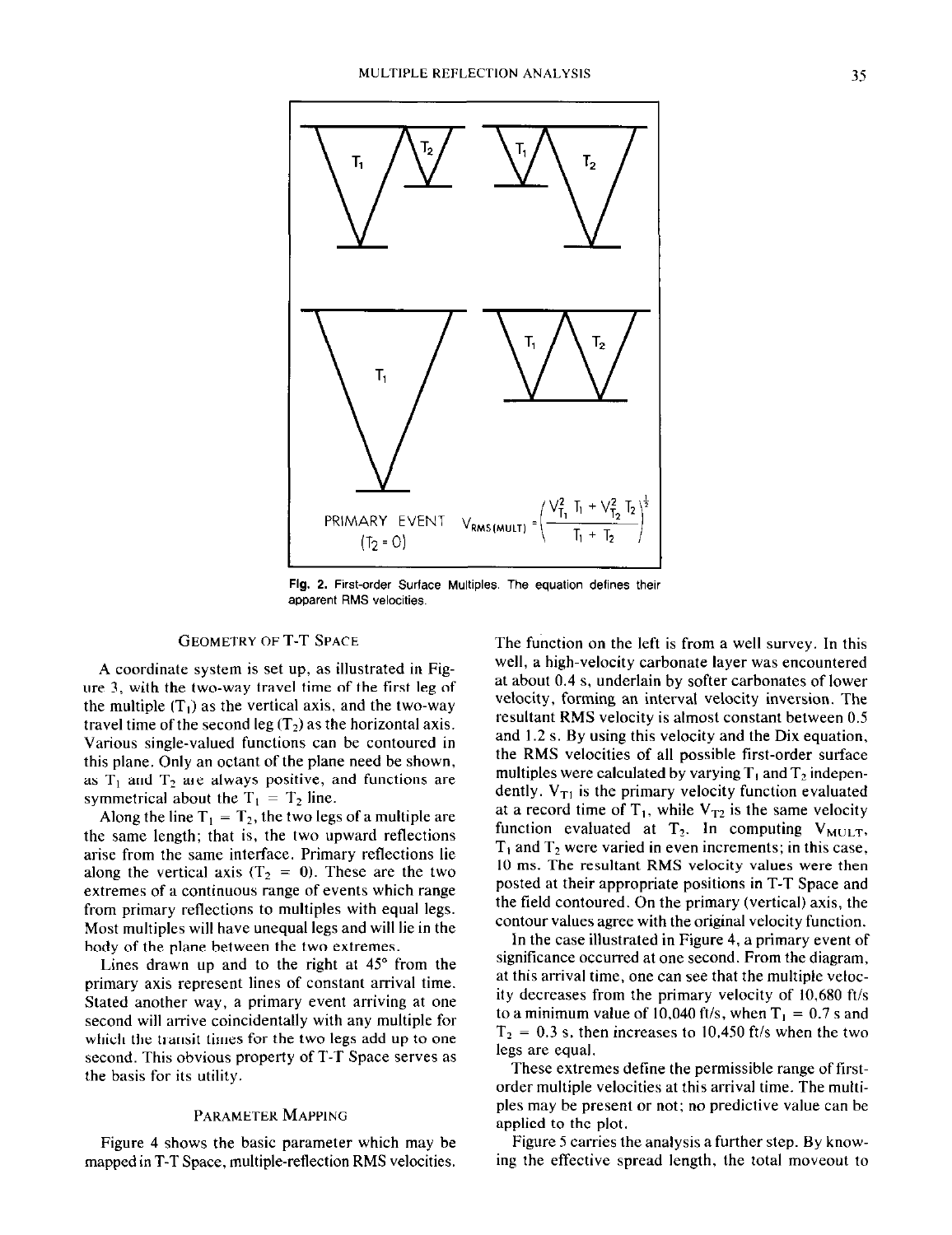

Fig. 3. Geometry of T-T Space. The coordinates are the two-way transit times for the two legs of first-order surface multiples.

the farthest trace can be calculated from the RMS velocity values. The effective spread length,  $(X_{MUTE})$ , is not the length of cable on the ground, but is the distance from the shot to the mute cut-off, out to a maximum equal to the physical cable length. The relevant equation is simple:

$$
\Delta T_{MULT} = \left[ (T_1 + T_2)^2 + \left( \frac{X_{MUTE}}{V_{MULT}} \right)^2 \right]^{\frac{1}{2}} - (T_1 + T_2)
$$

where  $X_{\text{MULTE}}$  is defined at each arrival time, which is the sum of  $T_1$  and  $T_2$ .

The above equation illustrates that moveout always decreases with increasing record time and always increases with increasing effective spread length. In the example shown on Figure 5, the moveout increase due to the increase of effective spread length more than compensates for the moveout decrease with increasing arrival time, resulting in a "map" that shows moveout continuously increasing to a maximum value at the maximum arrival time. In this example, the effective spread length never reached the physical spread length because of the mute cut-off, to the maximum record time measured by the well survey.

Figure 5 is only a way-station on the road to Figure 6. To arrive at Figure 6, total moveout values along the primary axis have been subtracted from multiplemoveout values for all arrival times. As an example, .160 s was subtracted from all values underlying the  $T_1$  $+ T_2 = 1.0$  s line of Figure 5 to yield the values at 1.0 s for Figure 6.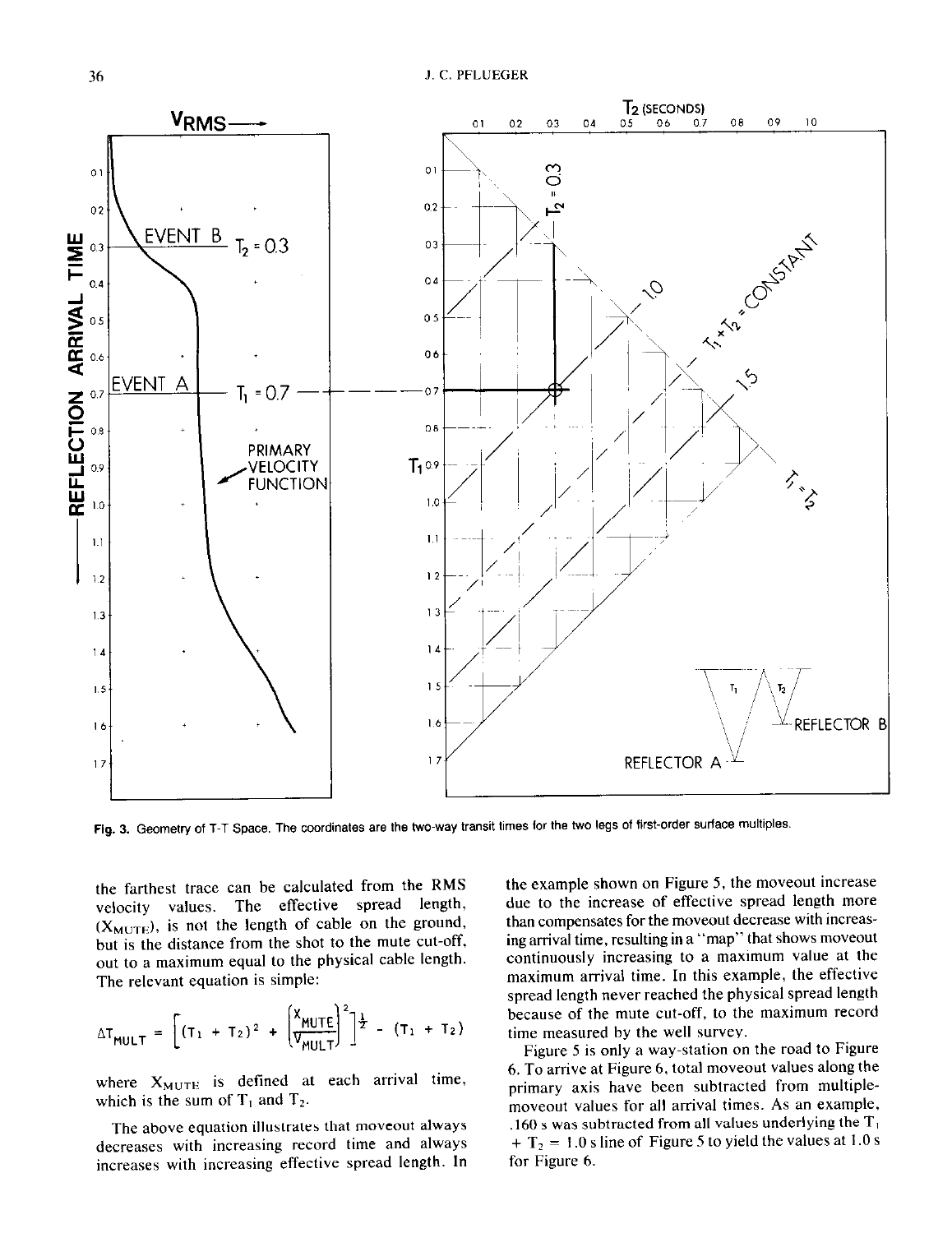

Fig. 4. RMS Velocities of first-order surface multiples; Well No. 1.

From Figure 6 we can see that, if data have been appropriately corrected for the primary velocity function, the maximum residual moveout we can expect for first-order surface multiples is 20 ms at an arrival time of I.0 s.

Figure 6 might be a good stopping place in that it displays, in an easily understandable fashion, what the multiple problems for a given velocity function could be. However, one additional display may be developed. that of "stack response."

Stack response, in the general case, is defined as the output resulting from adding a number of CDP input traces, each of which has been excited by a unit impulse. Seismic reflections are never unit impulses, however, and a more realistic definition of stack response is to consider it as the summation output from exciting the input traces with a simple band-limited wavelet, such as the zero-phase wavelet shown in the inset of Figure 7. As it is impossible to depict the details of the output wavelet by using only  $T_1$ -T<sub>2</sub> coordinates, the "Maximum" Stack Response" is further restricted to be the greatest amplitude, in absolute value, of the output wavelet. To determine the Maximum Stack Response at a given point in T-T Space, the spread geometry (trace spacing. minimum offset and effective spread length) must be specified as well as the correction velocity applied and the multiple reflection RMS velocity. It is convenient to express the Maximum Stack Response in db down from the response of the CDP system to a perfectly corrected event.

Using this definition and the appropriate field parameters, the "Maximum Stack Responses" for events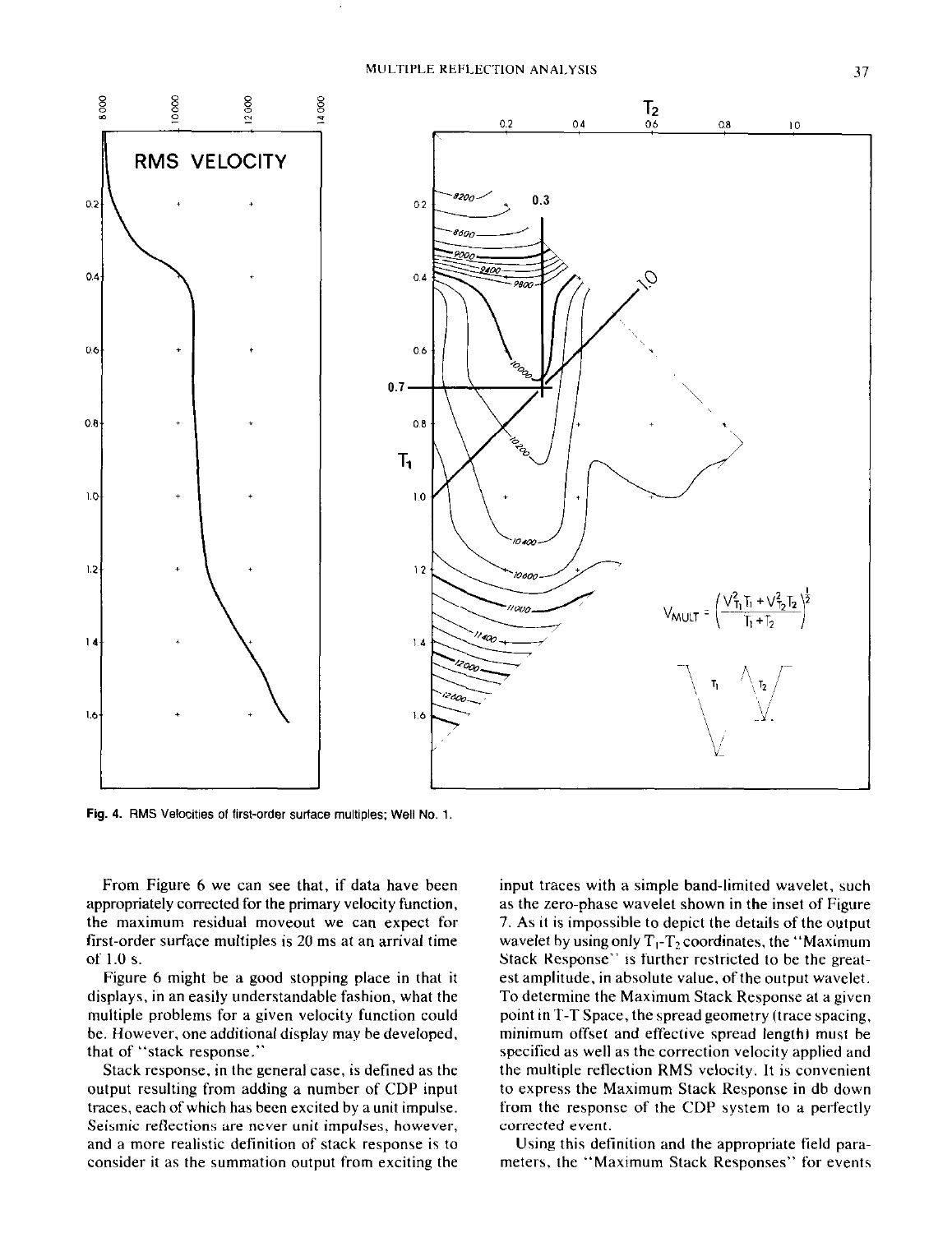

Fig. 5. Total Moveout to Mute for first-order surface multiples; Well NO. 1.

after correcting for the primary velocity function were calculated from Figure 6 to yield Figure 7. A multiple arriving at one second with  $T_1$ ,  $T_2$  values of 0.7, 0.3 would undergo 6 db attenuation, not a large amount if the multiple had high amplitude going into the stack. All other multiples arriving at this time would be attenuated to a lesser degree. The zero attenuation contour is coincident with the primary axis, since events along this axis are presumed to be perfectly flat entering the stack.

#### **OTHER EXAMPLES**

The study that resulted in the development of this geometry for multiple analysis was done in a sparsely explored basin which exhibited very strong and persistent multiple reflections.

Well 2 is about 80 km from Well 1 with no well control between. The first high-velocity carbonate decreases in depth from Well I until at Well 2 it is at a seismic time of only  $0.2$  s. Figure 8 shows the primary RMS velocity function for Well 2 along with the result-



Fig. 6. Residual Moveout to Mute for first-order surface multiples; Well No. 1.

ant residual moveout plot. This plot diagrams a truly intractable problem for the attenuation of multiples through stacking, as a large portion of the T-T plane exhibits negative residual moveout. Moreover, with this type of function, determining the primary velocity from analysis of the seismic data becomes a very difficult and unreliable exercise. Before this plot was produced, it was known that the multiples could not be stacked out, but it was not known why they could not. Fortunately, velocity functions with this shape are rare on a worldwide basis.

Figure 9 is an example of a T-T plot taken from a seismic velocity study made about midway between Wells I and 2. In this area a strong multiple exists with a  $T<sub>1</sub>$  leg of 0.54 s and a  $T<sub>2</sub>$  leg of 0.32 s, arriving at 0.86 s. As it has a residual moveout of only IO ms, it passes through the stacking process virtually unscathed to distort or obliterate Event C, a structurally significant primary event. On Line X, the stacked seismic data exhibited many events in the time interval between 0.8 and I.25 s. The T-T plot shows that in this interval the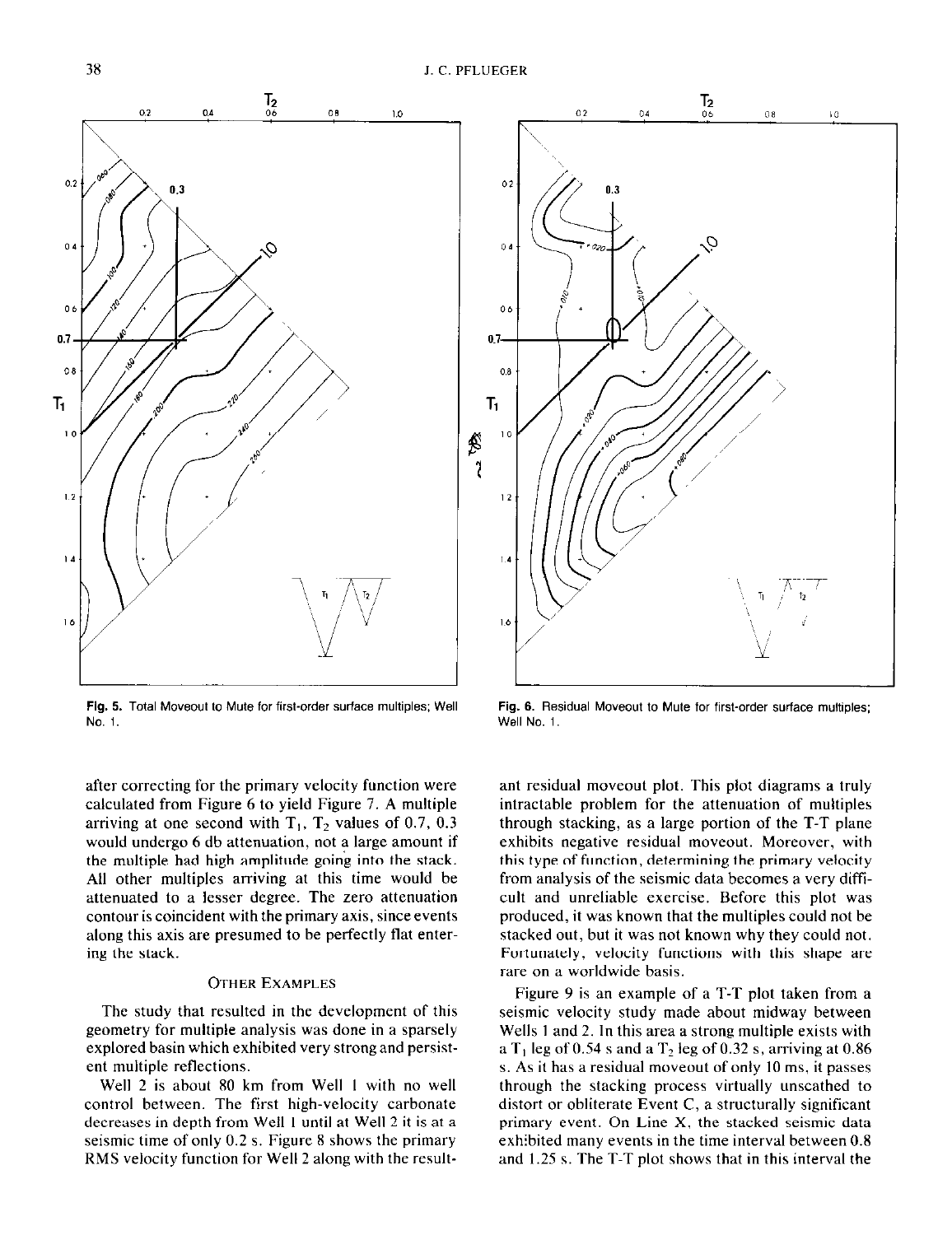

Fig. 7. Maximum Stack Response for first-order surface multiples after correcting data for the primary velocity funciton; Well No. 1. The hypothetical zero-phase input wavelet used for computing the response is shown.

multiple residual moveout was essentially zero, and most of the observed events were unquestionably multiples. Below 1.25 s, multiple residual moveout increased, and fewer events passed through the stack, including several clean, mappable primary reflections. This line was an example where the multiple reflection content of the data after stacking decreased with increasing record time, contrary to the usual situation.

### DECONVOLUTION

Throughout this development, no attention has been directed to the portion of the T-T plane close to the primary axis, although it is apparent from the diagrams that residual moveout in this region is always very small. Fortunately, stacking is not the only available method for attacking multiples. When  $T<sub>2</sub>$  is small, a first-order surface multiple can be considered part of a near-surface reverberatory sequence, and should be attenuated through deconvolution. Figure IO redisplays

Figure 9 with the addition of the effect of deconvolution on the data. In this example deconvolution should effect good attenuation of multiples with  $T<sub>2</sub>$  legs smaller than .I4 s (or half the length of the deconvolution operator), and some, but less, attenuation of events with  $T<sub>2</sub>$  legs between 14 and 28 s. The multiples in the rest of the T-T plane must be attenuated by stacking techniques, if they can be attenuated at all. The strong multiple arriving at 0.86 s (shown by a circle on Figure IO) is unaffected by a 0.280 s deconvolution operator because the transit time for the short leg exceeds the operator length.

In a sense, T-T Space geometry provides a "bridge" between the effect of deconvolution and that of stacking on multiple attenuation.

#### **CONCLUSIONS**

Multiple-reflection analysis in T-T Space is no cureall. Firstly, it deals with only one class of events,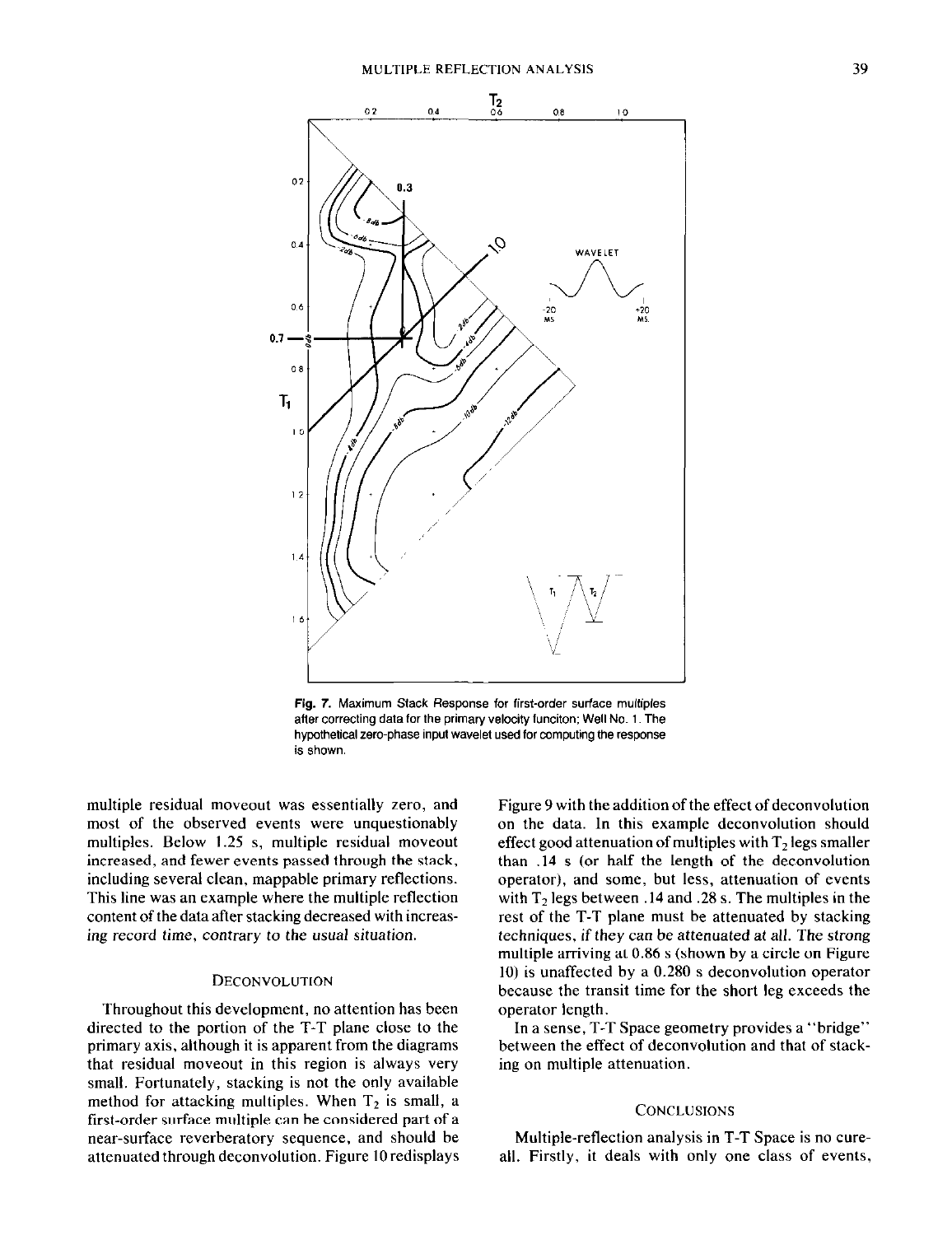

Fig. 8. LEFT: RMS Velocity measured in Well No. 2. RIGHT: Residual Moveout to Mute for first-order surface multiples; Well No. 2. Note the large area of negative residual moveout.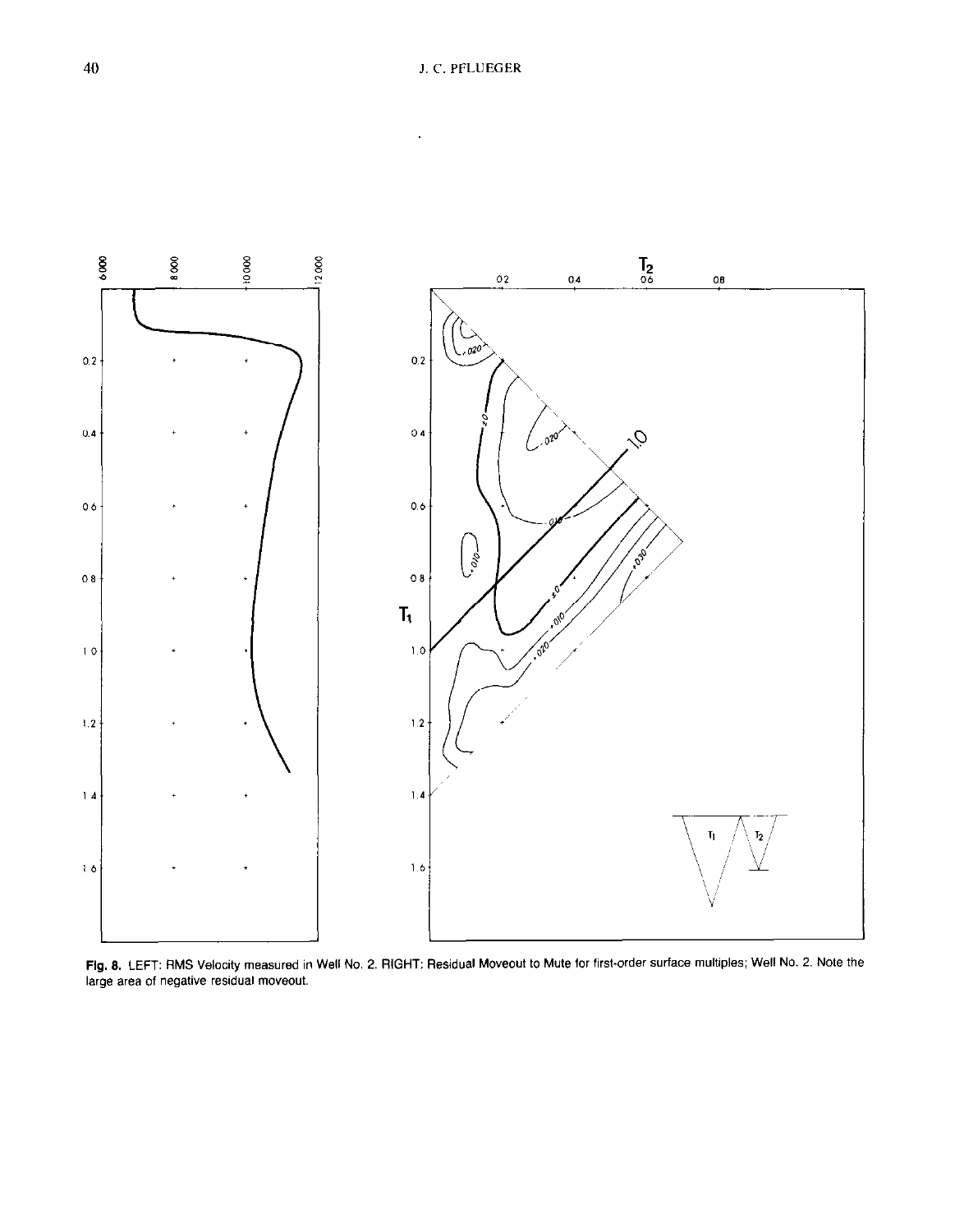

Fig. 9. LEFT: RMS Velocity measured from seismic data on Line X. RIGHT: Residual Moveout to Mute for first-order surface multiples; Line X. Note the areas of zero or slightly negative residual moveout.